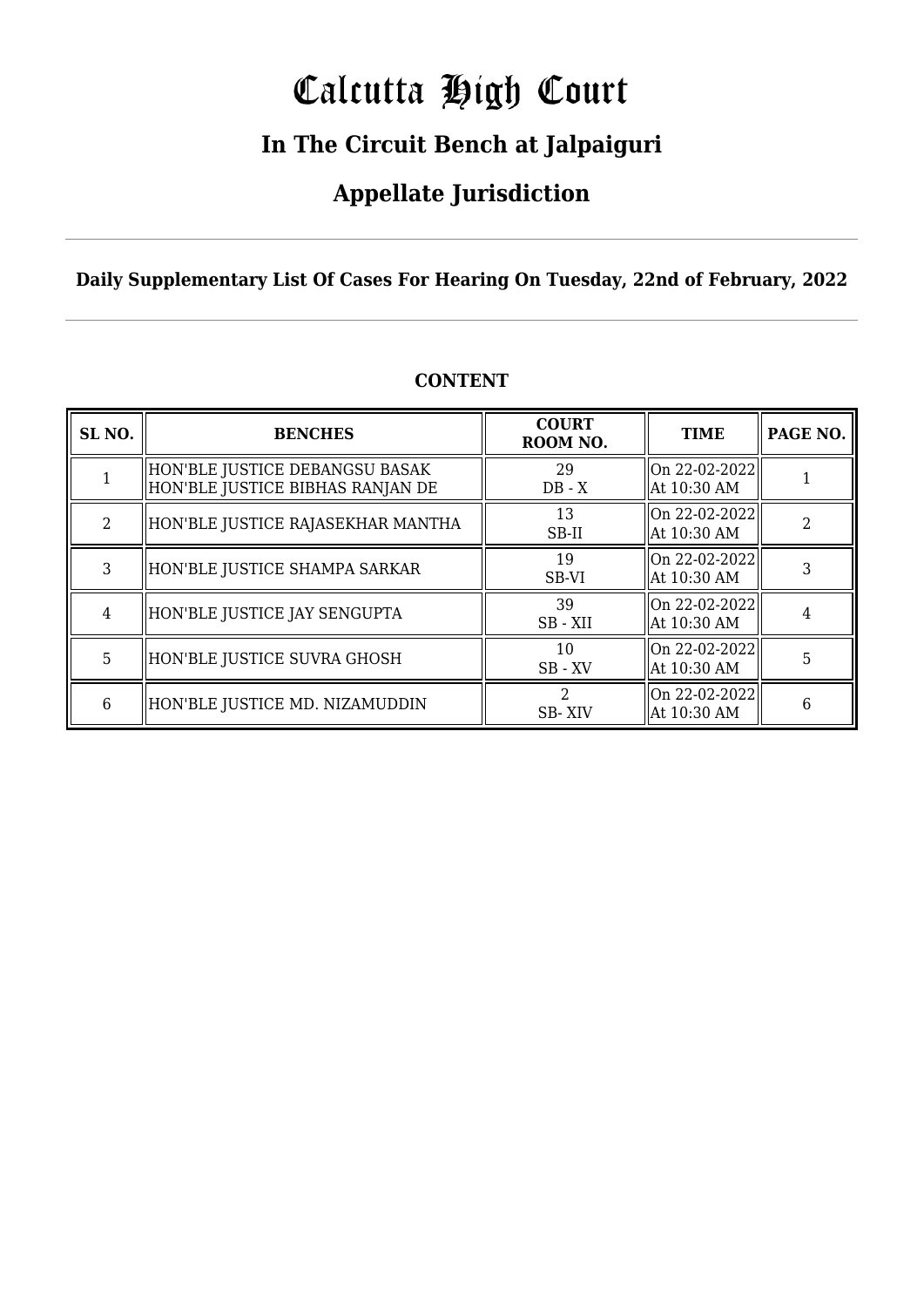

**DAILY CAUSELIST For Tuesday The 22nd February 2022**

**COURT NO. 29**

**DIVISION BENCH (DB - X)**

**AT 10:30 AM**

**HON'BLE JUSTICE DEBANGSU BASAK HON'BLE JUSTICE BIBHAS RANJAN DE (VIA VIDEO CONFERENCE)**

**FROM PRINCIPAL BENCH**

#### **APPLICATION FOR ANTICIPATORY BAIL**

|   | CRM(A)/105/2022 | <b>BIPARNA BARMAN</b><br>VS<br>State of West Bengal     | <b>ASHOK HALDER</b> |
|---|-----------------|---------------------------------------------------------|---------------------|
| 2 | CRM(A)/106/2022 | NARAYAN DEBNATH@NARU<br>VS<br>State of West Bengal      | MADHUSHRI DUTTA     |
|   | CRM(A)/107/2022 | <b>JHANTU DAS@CHINTOO</b><br>VS<br>State of West Bengal | MADHUSHRI DUTTA     |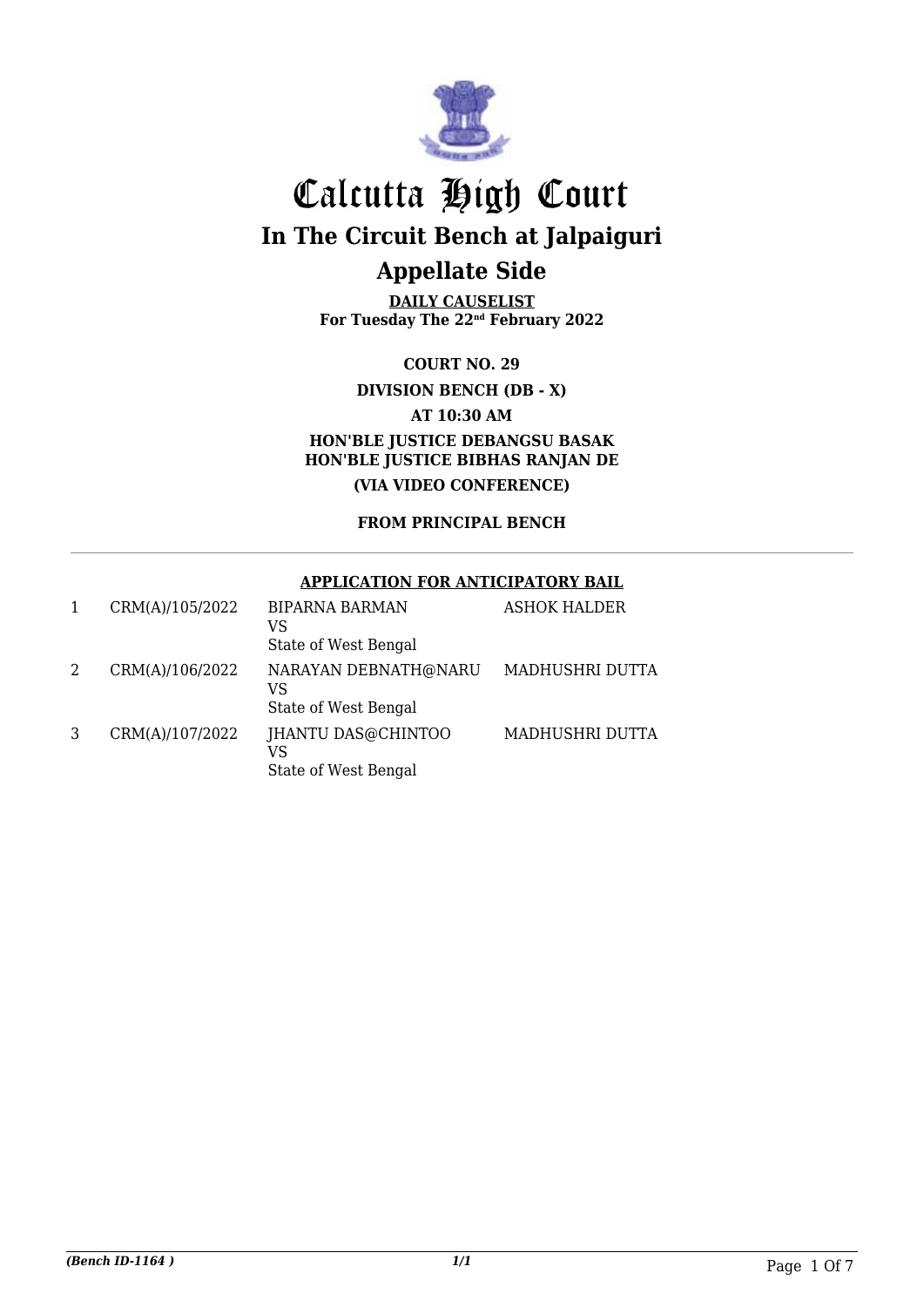

**DAILY CAUSELIST For Tuesday The 22nd February 2022**

**COURT NO. 13 SINGLE BENCH (SB-II) AT 10:30 AM HON'BLE JUSTICE RAJASEKHAR MANTHA (VIA VIDEO CONFERENCE)**

### **FROM PRINCIPAL BENCH**

#### **MOTION**

| $\mathbf{1}$ | WPA/367/2022<br>$[23-02-2022]$ | PABAN CHHETRI AND ORS<br>VS<br>STATE OF WEST BENGAL<br>AND ORS.            | <b>ARIJIT GHOSH</b>  |
|--------------|--------------------------------|----------------------------------------------------------------------------|----------------------|
| 2            | WPA/298/2022                   | MISS RIYA DAS<br>VS<br>STATE OF WEST BENGAL<br>AND ORS.                    | AJAY SINGHAL         |
| 3            | WPA/309/2022                   | AJOY ROY@AJOY<br>RAY@BURO<br>VS<br><b>STATE OF WEST BENGAL</b><br>AND ORS. | ARNAB SAHA           |
| 4            | WPA/438/2022                   | <b>JOBED ALI MIAH</b><br>VS<br>Union of India AND ORS                      | PRADYOT KUMAR<br>ROY |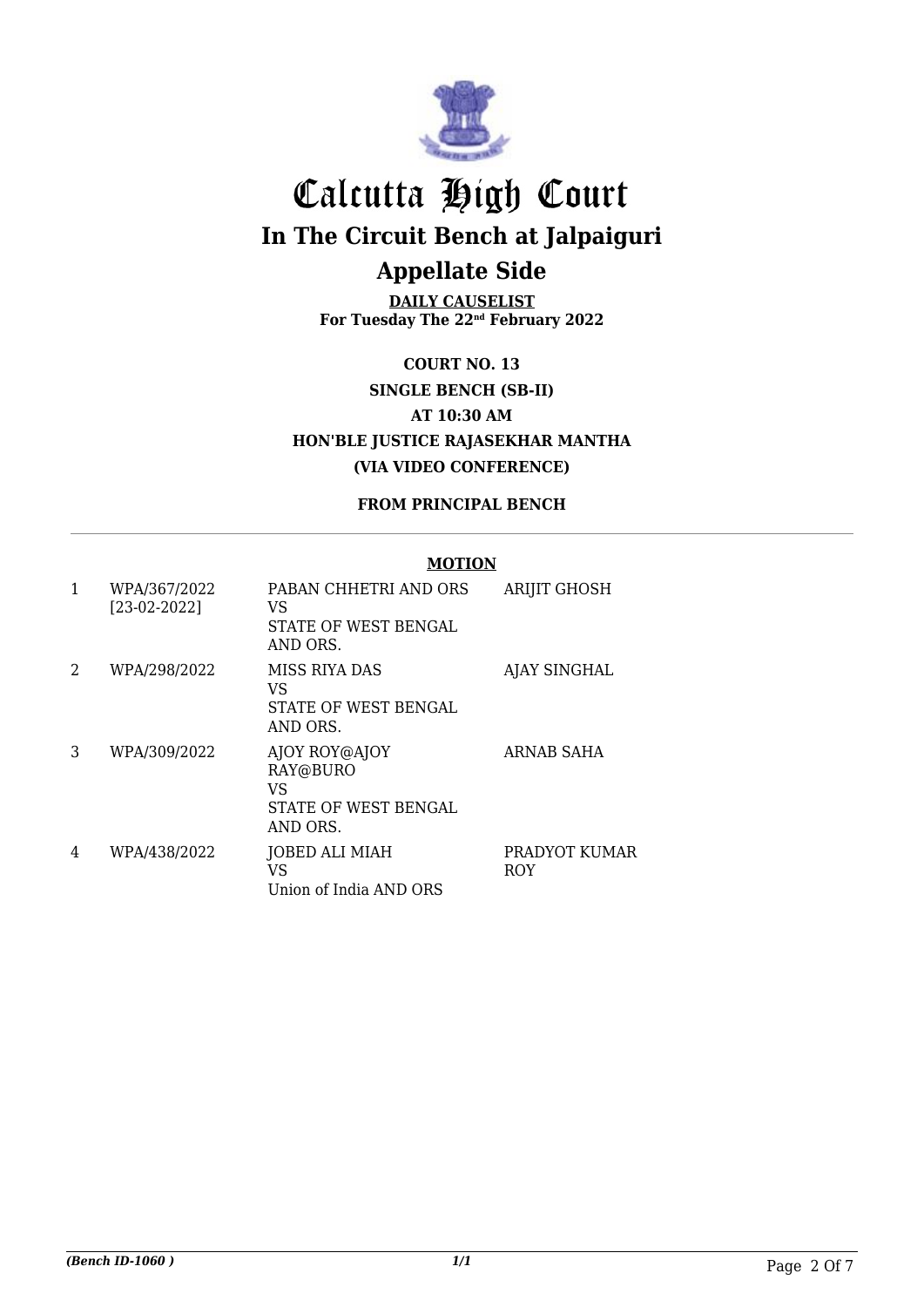

**DAILY CAUSELIST For Tuesday The 22nd February 2022**

**COURT NO. 19 SINGLE BENCH (SB-VI) AT 10:30 AM HON'BLE JUSTICE SHAMPA SARKAR (VIA VIDEO CONFERENCE)**

**FROM PRINCIPAL BENCH**

#### **NEW MOTION**

1 WPA/304/2022 UTPAL DARJEE

VS STATE OF WEST BENGAL AND ORS.

DIPANKAR PAL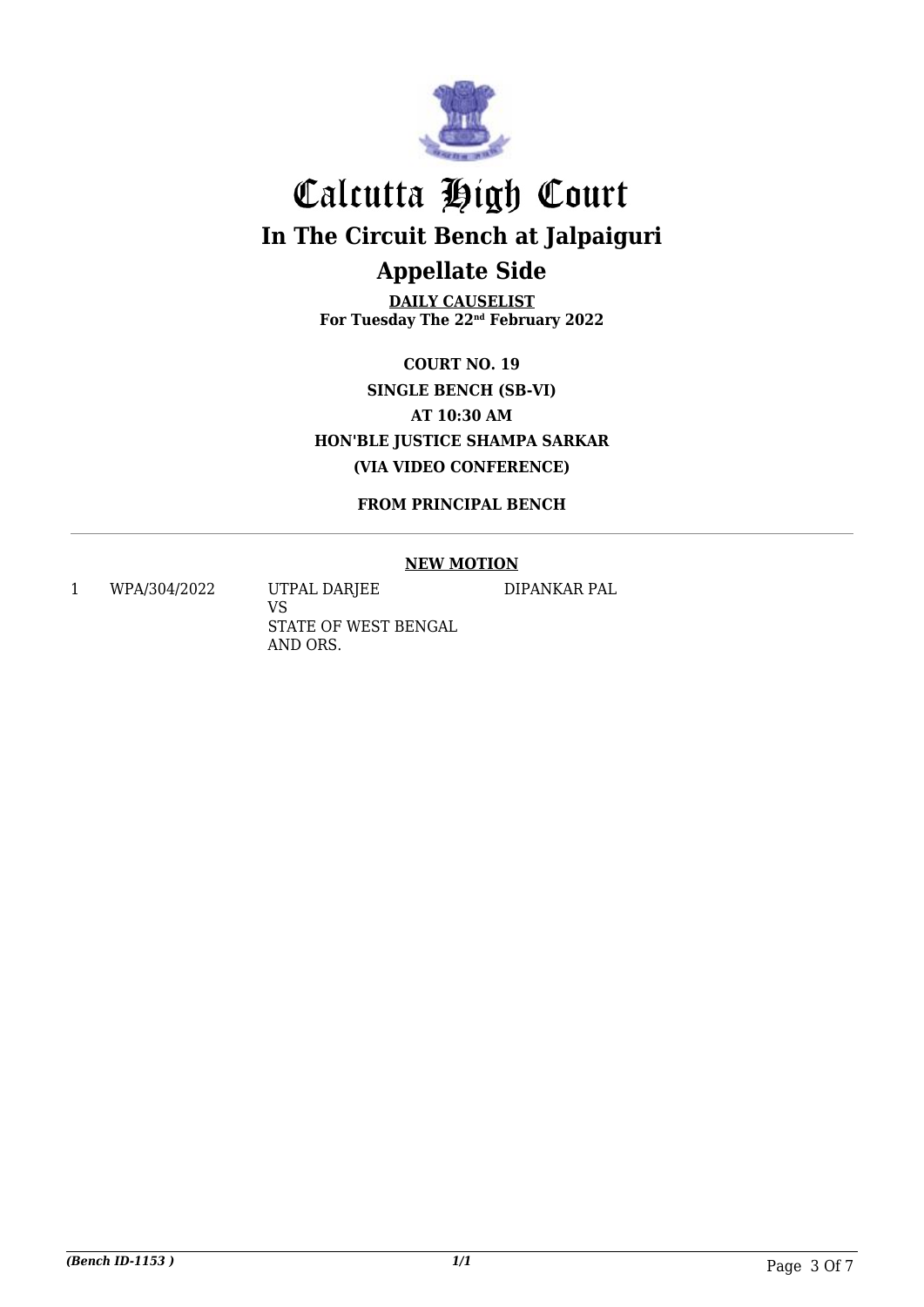

**DAILY CAUSELIST For Tuesday The 22nd February 2022**

**COURT NO. 39 SINGLE BENCH (SB - XII) AT 10:30 AM HON'BLE JUSTICE JAY SENGUPTA (VIA VIDEO CONFERENCE)**

**FROM PRINCIPAL BENCH**

#### **CRIMINAL REVISION**

| 1              | CRR/18/2022 | SUBHAJIT CHAKRABORTY<br>VS<br>UDAY SANKAR PAUL<br><b>CHOWDHURY</b> | <b>ARNAB SAHA</b>              |
|----------------|-------------|--------------------------------------------------------------------|--------------------------------|
| $\mathfrak{D}$ | CRR/86/2021 | MEHBOOB HABIB CHINOY<br>VS<br>STATE OF WEST BENGAL<br>AND ANR      | KANAKENDU<br><b>CHATTERJEE</b> |
| 3              | CRR/87/2021 | MEHBOOB HABIB CHINOY<br>VS<br>STATE OF WEST BENGAL<br>AND ANR      | KANAKENDU<br><b>CHATTERJEE</b> |
| 4              | CRR/22/2022 | TAPASHI DAS AND ANR<br>VS<br>State of West Bengal AND<br>ANR       | <b>ALOK BHOWMIK</b>            |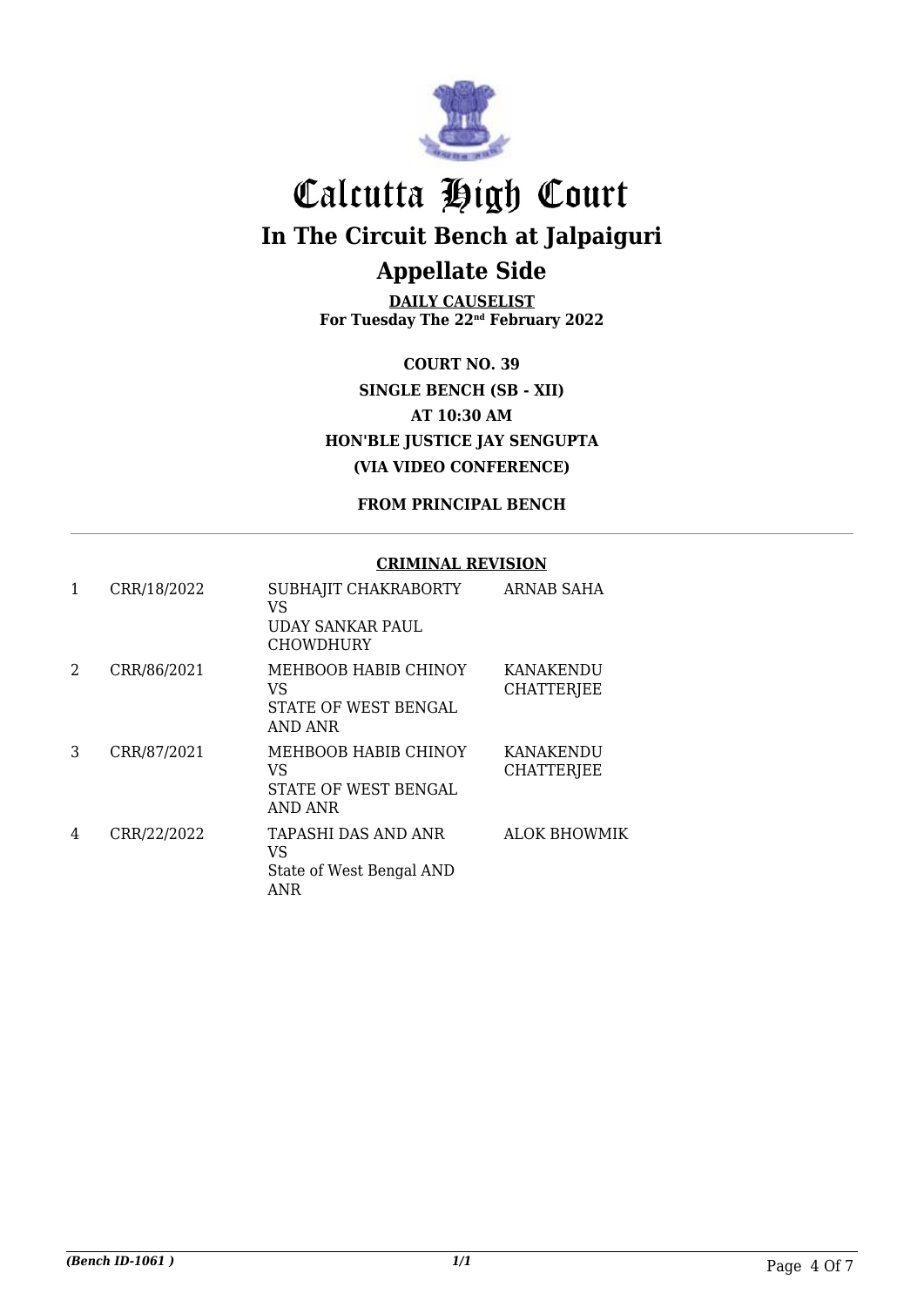

**DAILY CAUSELIST For Tuesday The 22nd February 2022**

**COURT NO. 10 SINGLE BENCH (SB - XV) AT 10:30 AM HON'BLE JUSTICE SUVRA GHOSH (VIA VIDEO CONFERENCE)**

**FROM PRINCIPAL BENCH**

#### **MOTION**

IRESH PAU

1 WPA/251/2022 [Print out copy] BIBAKANANDA RAY VS THE STATE OF WEST BENGAL AND ORS

*(Bench ID-1102 ) 1/1* Page 5 Of 7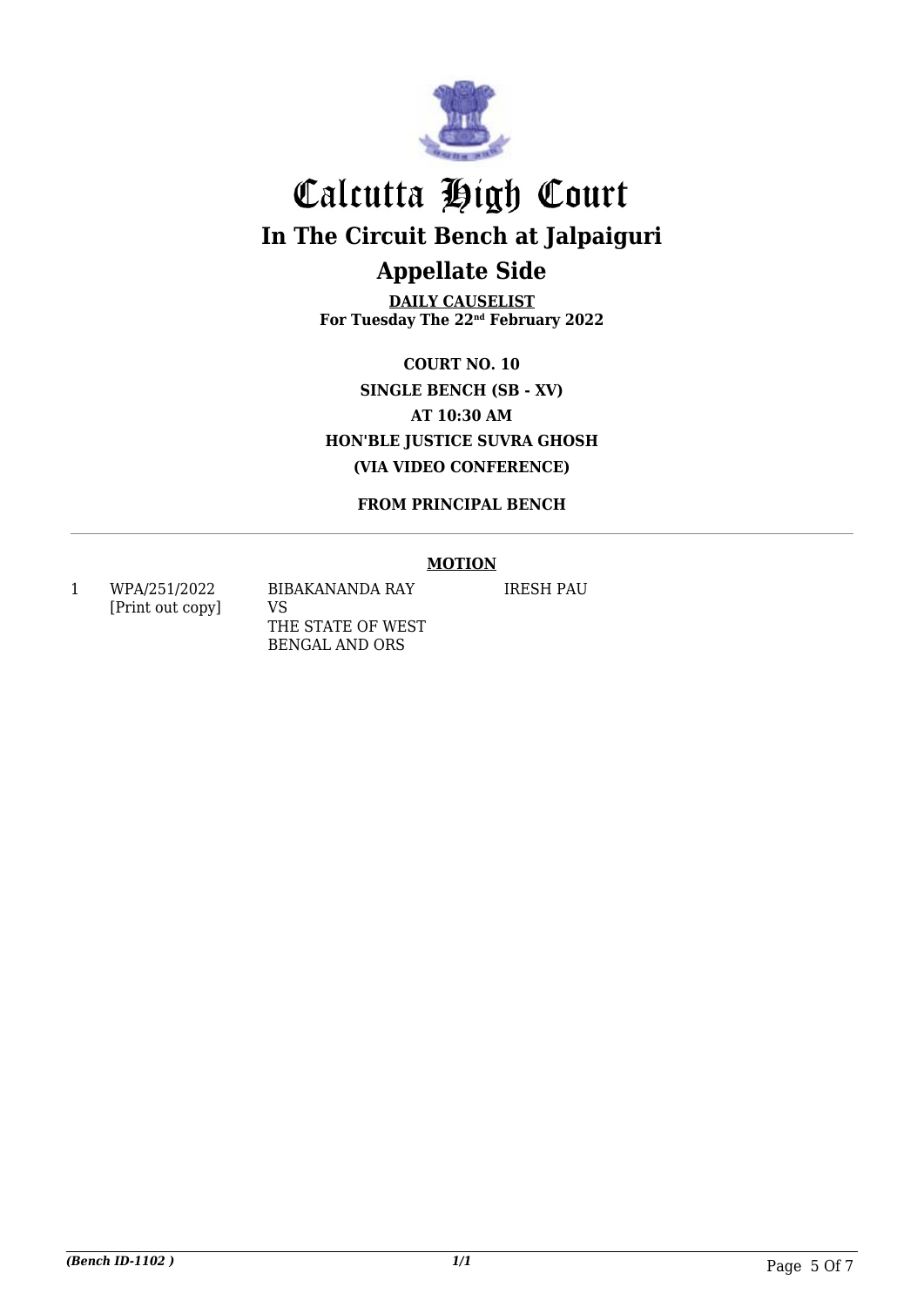

**DAILY CAUSELIST For Tuesday The 22nd February 2022**

**COURT NO. 2 SINGLE BENCH (SB- XVI) AT 10:30 AM HON'BLE JUSTICE MD. NIZAMUDDIN (VIA VIDEO CONFERENCE)**

### **FROM PRINCIPAL BENCH**

#### **NEW MOTION**

| $\mathbf{1}$ | WPA/281/2022  | <b>JAGDISH DAS</b><br><b>VS</b><br>Union of India AND ORS                                       | <b>SHANKAR</b><br><b>MUKHERJEE</b> |
|--------------|---------------|-------------------------------------------------------------------------------------------------|------------------------------------|
| 2            | WPA/99/2021   | <b>OSL AUTOMOTIVES</b><br>PRIVATE LIMITED<br>VS.<br>UNION OF INDIA AND ORS                      | PIYAL GUPTA                        |
| 3            | WPA/2272/2021 | BIRENDRA CHOUBEY<br>VS<br>INCOME TAX OFFICER AND<br>ORS                                         | DHIRAJ LAKHOTIA                    |
| 4            | WPA/2276/2021 | RAJESH KUMAR DUGAR<br><b>VS</b><br>INCOME TAX OFFICER AND<br>ORS                                | DHIRAJ LAKHOTIA                    |
| 5            | WPA/181/2022  | LINK TRADELINK PRIVATE<br><b>LIMITED AND ANR</b><br>VS.<br><b>INCOME TAX OFFICER AND</b><br>ORS | DHIRAJ LAKHOTIA                    |
| 6            | WPA/207/2022  | LINK COMMODEAL<br>PRIVATE LIMITED AND ANR<br>VS<br><b>INCOME TAX OFFICER AND</b><br>ORS         | DHIRAJ LAKHOTIA                    |